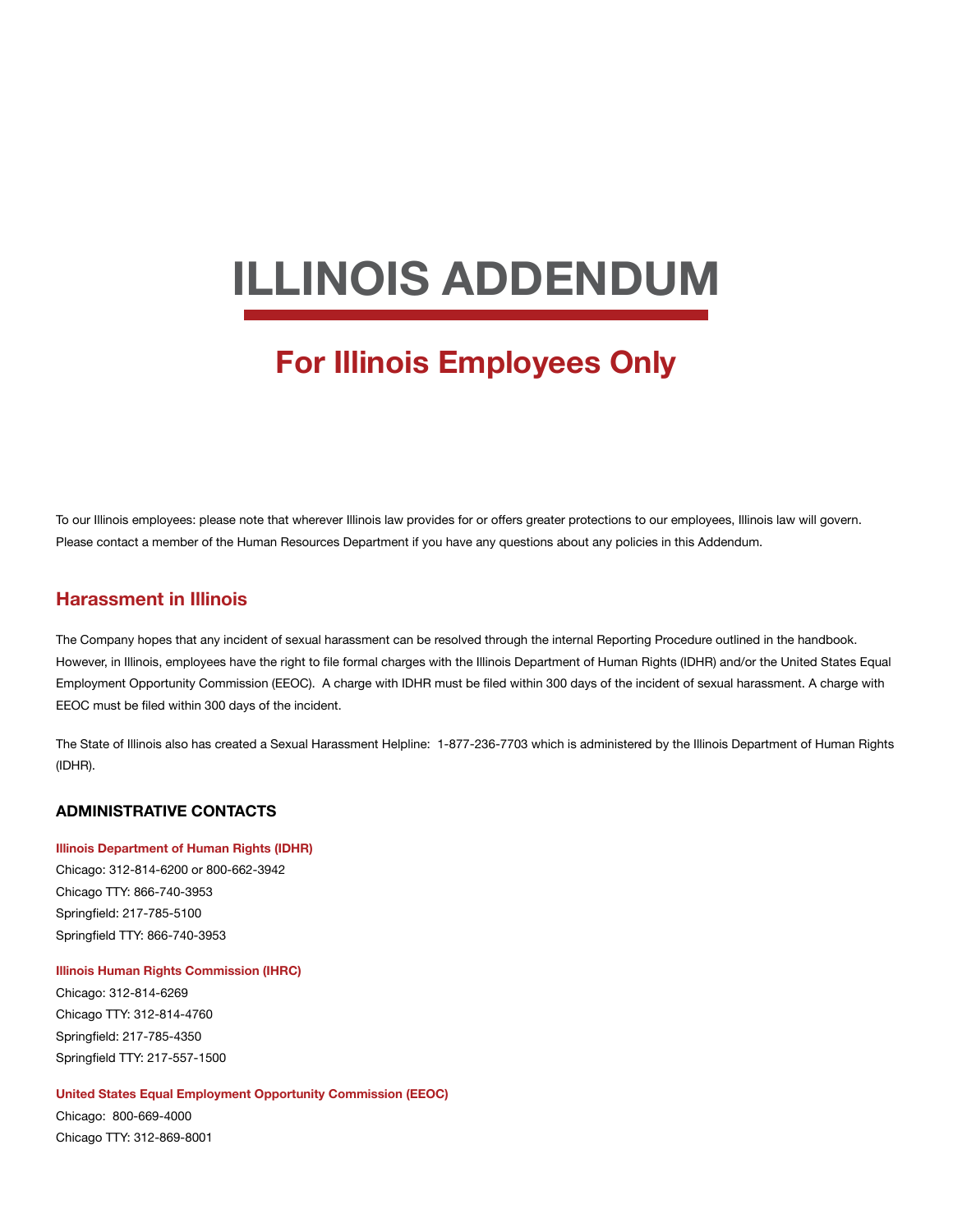# **Pregnancy Accommodations in Illinois**

A. Eligibility:

This policy applies to all applicants or employees of the Company in the State of Illinois, and controls where it may conflict with the Company's other policies.

B. General Provisions:

The Company complies with employment laws applicable to mothers and expectant mothers, including the Family Medical Leave Act, Pregnancy Discrimination Act, Americans with Disabilities Act and Illinois Human Rights Act. In Illinois, it is the Company's policy to make reasonable accommodations for pregnancy, childbirth and medical and common conditions related to pregnancy and childbirth if requested by an applicant or employee, and agreed upon.

- C. Procedure for Requesting Accommodations:
	- 1. Illinois applicants or employees that require accommodation(s) for pregnancy, childbirth, or medical or common conditions related to pregnancy or childbirth shall make the request to her immediate supervisor or Human Resources, which will work with them to determine any effective reasonable accommodation(s). An accommodation(s) may not be reasonable where it poses an undue hardship on the Company.
	- 2. The employee may be required to provide documentation from her physician to support the need for the reasonable accommodation(s). Documentation may include the medical justification for the requested accommodation(s), a description of the reasonable accommodation(s) that is medically advisable, the date the reasonable accommodation(s) became medically advisable, and the probable duration of the reasonable accommodation(s).
	- 3. Employees have the right to reject any unsolicited accommodation offered by the Company. Additionally, teammates have the right to continue working during a pregnancy if a reasonable accommodation is available which would allow the teammate to continue to perform her job.
- D. Enforcement:

The Company prohibits discrimination, harassment, and retaliation against applicants and employees for requesting and/or using accommodation(s). If an applicant or employee experiences such prohibited conduct, they must file a complaint with the Company as set forth in the Company's policies. Employees have the right to file a charge with the Illinois Department of Human Rights within 300 days of the conduct and/or the United States Equal Employment Opportunity Commission within 300 days of the conduct.

| Illinois Department of Human Rights   | <b>U.S. Equal Employment Opportunity Commission</b> |
|---------------------------------------|-----------------------------------------------------|
| Chicago: 312-814-6200 or 800-662-3942 | Chicago: 800-669-4000                               |
| Chicago TTY: 866-740-3953             | Chicago TTY: 800-869-8001                           |
| Springfield: 217-785-5100             |                                                     |
| Springfield TTY: 866-740-3953         |                                                     |

## **Illinois Breastfeeding/Lactation**

Effective August 21, 2018, the Illinois Nursing Mothers in the Workplace Act was amended to provide paid break time to nursing mothers to express milk as needed during work hours.

During at least the first year after her child is born, a nursing mother may take lactation breaks whenever she needs, for a "reasonable" time. Employers must provide a private location in close proximity to the employee's work space, other than a bathroom stall, for this purpose.

The break time may run concurrently with other breaks already provided to the employee. The employee's compensation may not be reduced for the time used for expressing milk or nursing a baby.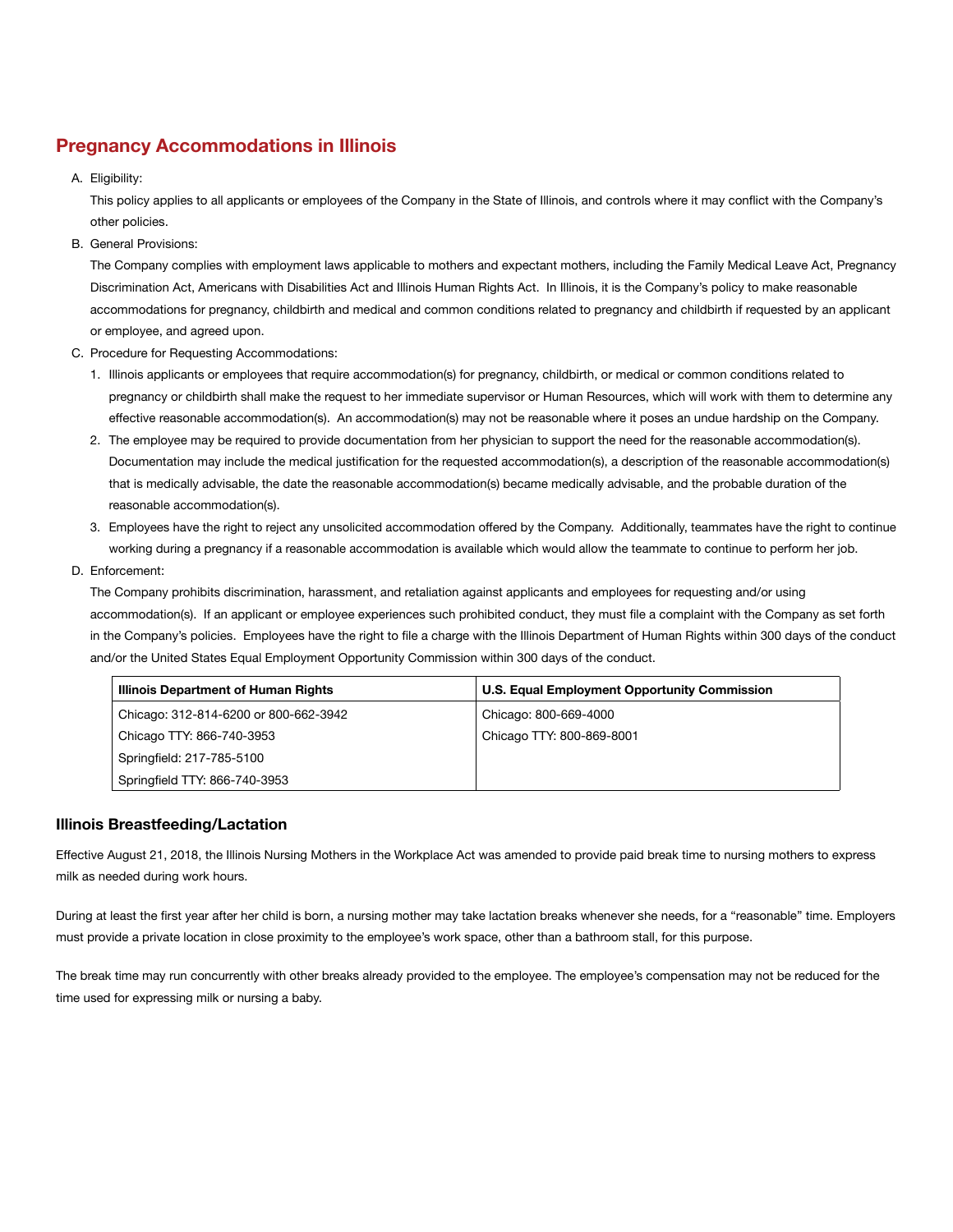# **VICTIM'S ECONOMIC SECURITY AND SAFETY ACT (VESSA)**

#### **LEAVE OF ABSENCE POLICY**

#### **POLICY OVERVIEW**

Under the Illinois Victims' Economic Security and Safety Act of 2003 ("VESSA"), each eligible employee in Illinois is entitled to 12 weeks of unpaid leave during any 12-month period. If this leave also qualifies as leave under the Family and Medical Leave Act ("FMLA") then this VESSA leave runs concurrently (meaning, at the same time) with leave under FMLA. Therefore, each time an employee takes leave under either the FMLA or VESSA for an FMLA qualifying reason, the remaining leave entitlement is any balance of the 12 weeks that has not been used during the immediately preceding 12-month period. An employee may take VESSA leave if the employee or a family or household member (includes spouse, parent, son, daughter, other person related by blood or by present or prior marriage, other person who shares a relationship through a son or daughter, and persons jointly residing in the same household) was a victim of a sexual assault, stalking, or domestic violence and requires the leave for one or more of the following reasons:

- A. to seek medical attention for, or recovery from, physical or psychological injuries caused by domestic or sexual violence to the employee or the employee's family or household member;
- B. to obtain services from a victim services organization for the employee or the employee's family or household member;
- C. to obtain psychological or other counseling for the employee or the employee's family or household member;
- D. to participate in safety planning, temporarily or permanently relocating, or to take other action to increase the employee's safety; or
- E. to seek legal assistance or remedies to ensure health and safety of the employee or employee's family or household member, including preparing for or participating in any civil or criminal legal proceeding related to or derived from the domestic or sexual violence.

An employee's health insurance coverage, including family coverage, will be continued during the leave, provided that the employee was covered under such policy prior to the leave and provided that the employee continues to pay his or her portion of the premiums, if applicable. An employee is not guaranteed that he or she will be returned to his or her exact position; however, an employee will be returned to the same or an equivalent position with equivalent employment benefits, pay, and other terms and conditions of employment unless the position was eliminated for legitimate business reasons. Employees will not forfeit benefits they have already earned, such as paid time off pay, but will not accrue additional employment benefits during any period of leave. An employee may use any paid time off that has accrued.

# **ELIGIBILITY**

For purposes of VESSA, an employee is eligible if he or she is employed by the Company on either a full-time or part-time basis in the state of Illinois.

#### **Notice and Certifications**

If an employee wishes to take a leave because he or she or a family member was a victim of domestic or sexual violence, the employee must provide the Company with at least 48 hours advance notice of the employee's intention to take the leave, unless providing such notice is not practicable. When an unscheduled absence occurs, the Company will not take any action if the employee, within a reasonable time after the leave commences, notifies the Company as soon as practicable. In addition, the Company may require the employee to submit a certification that that the employee or a member of the employee's family or household was a victim of domestic or sexual violence and that the leave is for one of the eligible purposes under VESSA. If requested, certification is a sworn statement from the employee and a copy of: (i) documentation from an employee, agent, or volunteer of a victim services organization; an attorney; a member of the clergy; or a member or other professional from whom the employee or the employee's family or household member has sought assistance to address the effects of the violence; (ii) a police or court order; or (iii) other corroborating evidence.